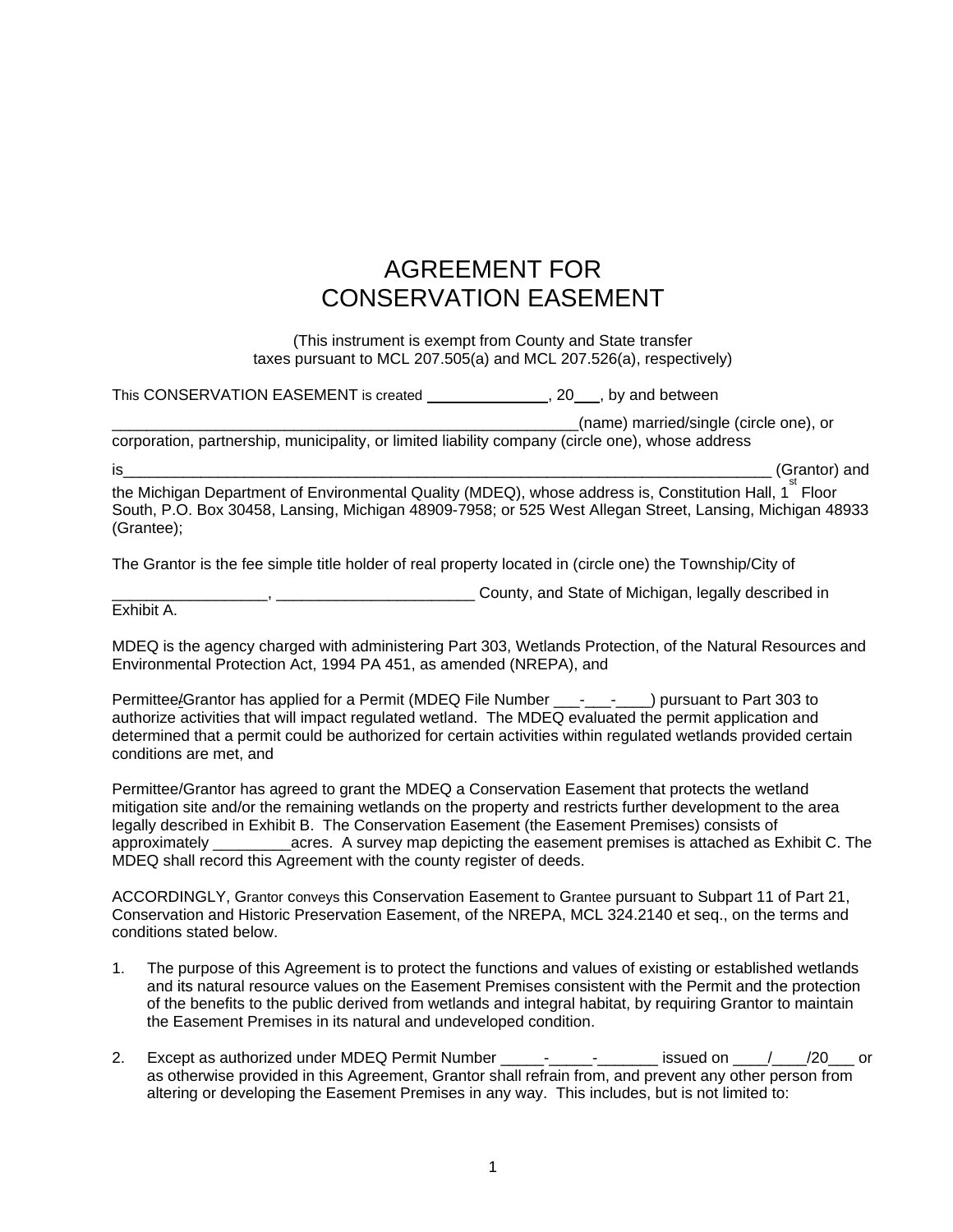- a) Alteration of the topography;
- b) Creation of paths, trails, or roads;
- c) The placement of fill material as defined in Part 303 of the NREPA, MCL 324.30301 et seq., as amended;
- d) Dredging, removal, or excavation of any soil or minerals;
- e) Drainage of surface or groundwater;
- f) Construction or placement of any structure;
- g) Plowing, tilling, or cultivating the soils or vegetation;
- h) Alteration or removal of vegetation, including the planting of non-native species;
- i) Ranching; grazing; farming;
- j) Construction of unauthorized utility or petroleum lines;
- k) Storage or disposal of garbage, trash, debris, abandoned equipment or accumulation of machinery, or other waste materials, including accumulated vegetative debris such as grass clippings, leaves, yard waste, or other material collected and deposited from areas outside the Easement Premises;
- l) Use or storage of off-road vehicles including, but not limited to, snowmobiles, dune buggies, allterrain vehicles, and motorcycles;
- m) Placement of billboards or signage, except as otherwise allowed in the Permit or this Agreement;
- n) Use of the wetland for the dumping of untreated stormwater at a volume that adversely impacts the hydrology of the wetland.
- 3. Cutting down, destroying, or otherwise altering or removing trees, tree limbs, shrubs, or other vegetation, whether living or dead, is prohibited within the Easement Premises, except with the written permission of Grantee, expressly for the removal of trees or limbs to eliminate danger to health and safety; to reduce a threat of infestation posed by diseased vegetation; to control invasive non-native plant species that endanger the health of native species; or as otherwise provided in the MDEQ approved Management Plan for the Easement Premises.
- 4. Grantor is not required to restore the Easement Premises due to alterations resulting from causes beyond the owner's control, including, but not limited to, unauthorized actions by third parties that were not reasonably foreseeable; natural causes; or natural disasters such as unintentional fires, floods, storms, or natural earth movement.
- 5. Grantor may perform activities within the Easement Premises consistent with the Permit or the mitigation requirements. Grantor shall provide 5 days notice of undertaking any mitigation activity even if the mitigation project has been conceptually approved. Any activities undertaken pursuant to the Permit, a mitigation project, or this Agreement, shall be performed in a manner to minimize the adverse impacts to , existing wetland or mitigation areas.
- 6. Grantor warrants that Grantor has good and sufficient title to the Easement Premises described in Exhibit B.
- 7. Grantor warrants that any other existing interests or encumbrances in the Easement Premises have been disclosed to the MDEQ.
- 8. Grantor warrants that to the best of Grantor's knowledge no hazardous substances or hazardous or toxic wastes have been generated, treated, stored, used, disposed of, or deposited in or on the property.
- 9. This Agreement does not grant or convey to Grantee or members of the general public any right to possession or use of the Easement Premises.
- 10. Grantor shall continue to have all rights and responsibilities as owner of the property subject to this Agreement. Grantor shall continue to be solely responsible for the upkeep and maintenance of the Easement Premises, to the extent it may be required by law.
- 11. Grantee and its authorized employees and agents may enter the Easement Premises upon reasonable notice to Grantor to determine whether the Easement Premises are being maintained in compliance with the terms of this Agreement, mitigation, or other conditions of the Permit; and for the purpose of taking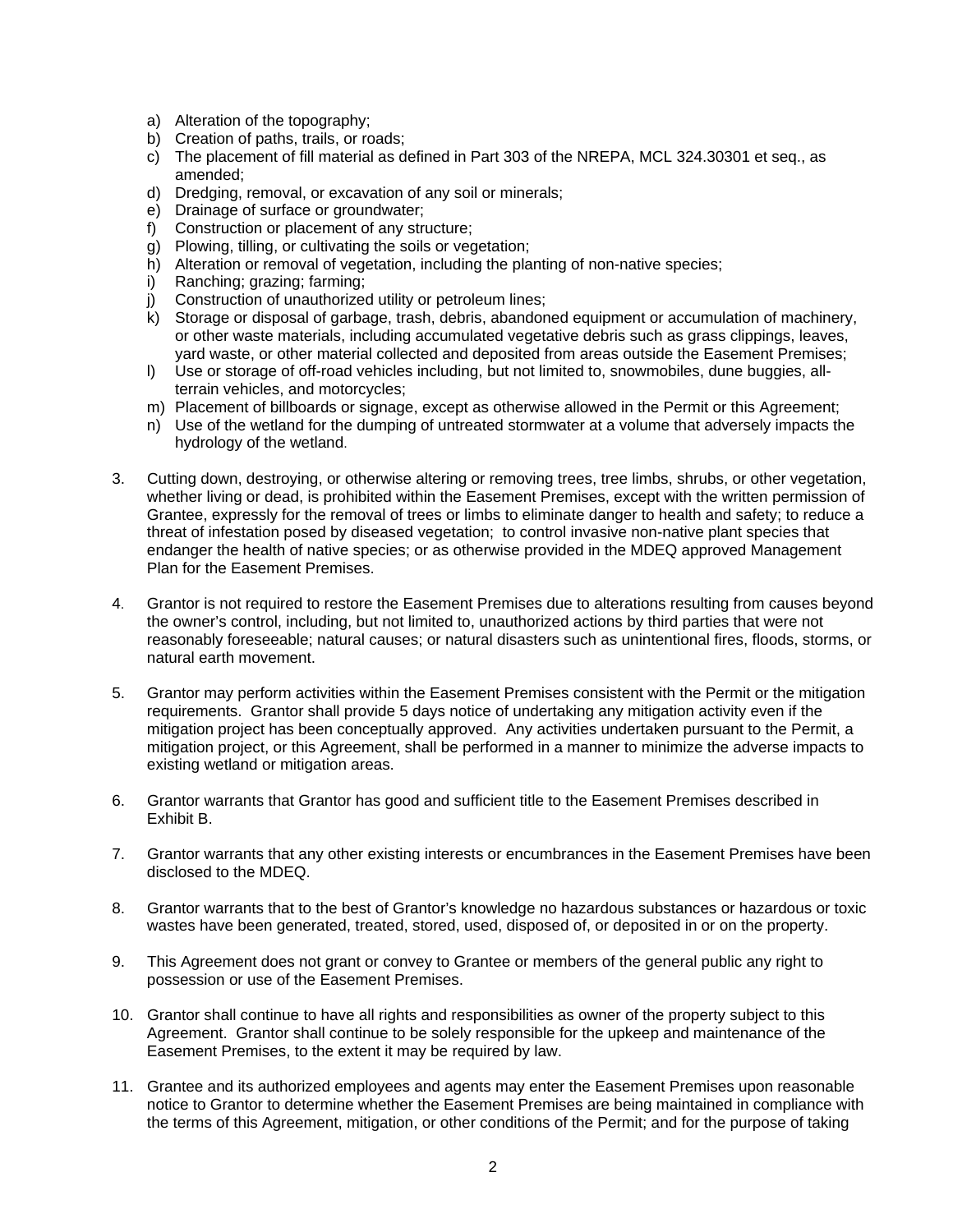corrective actions for failure to comply. If Grantee is entering the easement premises for purposes of taking corrective actions, Grantor shall be provided with 14 days notice to provide the opportunity to cure the failure to comply.

- 12. This Agreement shall be binding upon the successors and assigns of the parties shall run with the land in perpetuity unless modified or terminated by written agreement of the parties.
- 13. This Agreement may be modified only in writing through amendment of the Agreement. Any modification shall be consistent with the purpose and intent of the Agreement.
- 14. In addition to the right of the parties to enforce this Agreement, it is also enforceable by others against the owner of the land in accordance with Part 21, Subpart 11 of the NREPA, MCL 324.2140 et seq, as amended.
- 15. Grantor shall indicate the existence of this Agreement on all future deeds, mortgages, land contracts, plats, and any other legal instrument used to convey an interest in the Easement Premises.
- 16. A delay in enforcement shall not be construed as a waiver of the Grantee's rights to enforce the conditions of this Agreement.
- 17. This Agreement shall be liberally construed in favor of maintaining the purpose of the Conservation Easement.
- 18. If any portion of this Agreement is determined to be invalid by a court of law, the remaining provisions will remain in force.
- 19. This Agreement will be construed in accordance with Michigan law. All legal action related to this conservation easement must be filed and pursued in Michigan state courts.
- 20. In addition to the terms of the Permit issued by Grantee, this document sets forth the entire agreement of the parties. It is intended to supersede all prior discussions or understandings.
- 21. Within 90 days after this Agreement is executed, Grantor shall place and maintain at Grantor's expense, signs, fences, or other suitable markings along the Easement Premises to clearly demarcate the boundary of the Easement Premises, or as otherwise provided in the permit.

## **LIST OF ATTACHED EXHIBITS**

- **Exhibit A:** A legal description of the Grantor's property, inclusive of the Easement Premises.
- **Exhibit B:** A legal description of the Easement Premises.
- **Exhibit C:** A survey map depicting the Easement Premises that also includes identifiable landmarks such as nearby roads to clearly identify the easement site.
- **Exhibit D:** A legal description that provides a path of legal access to the Easement Premises and a map that indicates this access site that MDEQ staff will use for ingress and egress to and from the Easement Premises; or if the Easement is directly connected to a publicly accessible point, such as a public road, a statement is required that authorizes MDEQ staff ingress and egress to and from the Easement Premises with a map that clearly indicates the connection of the public access site to the Easement Premises.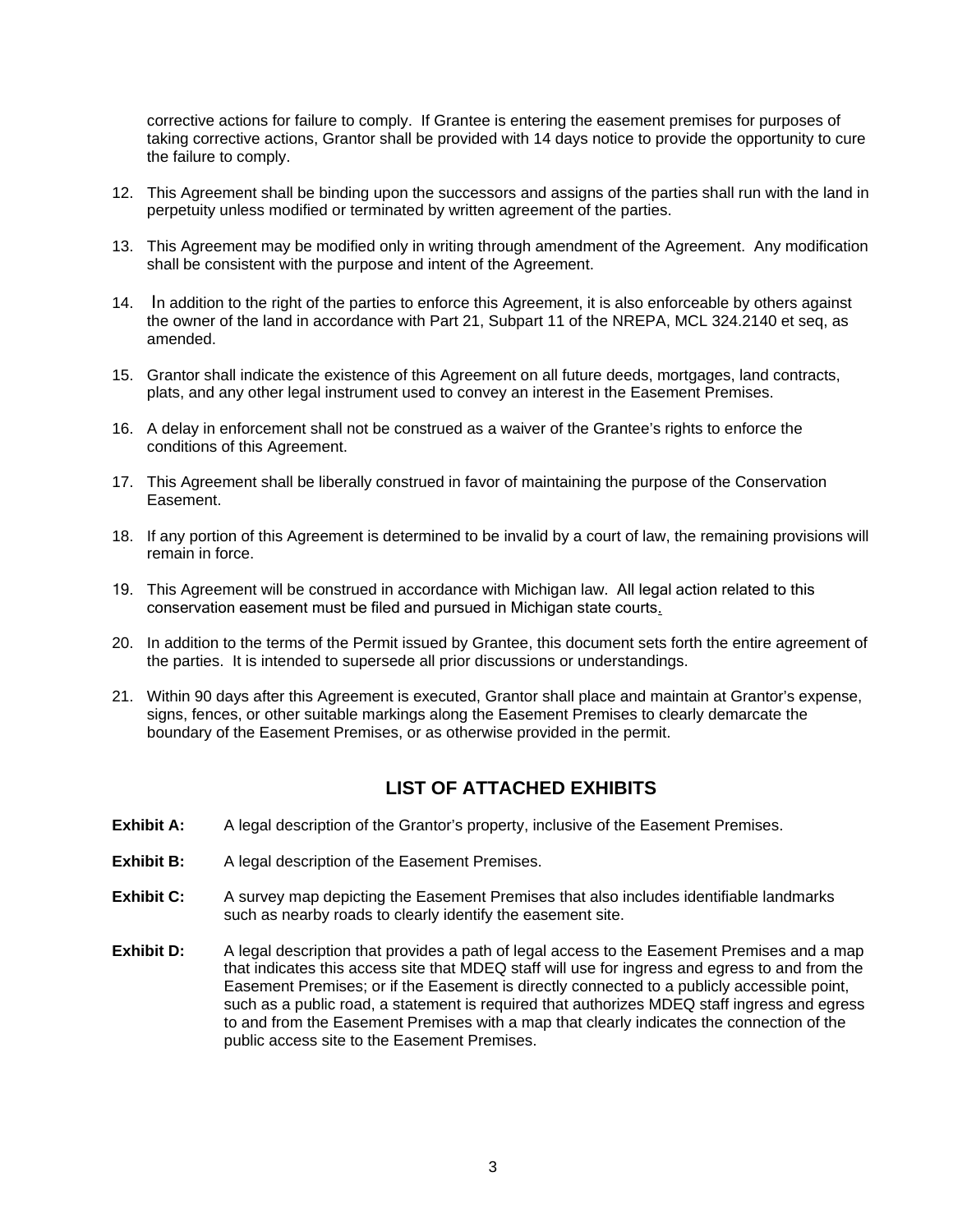IN WITNESS WHEREOF, the parties have executed this Agreement on the date first above written. In signing this Agreement, the Signatory warrants that he or she has the authority to convey the Conservation Easement on behalf of the Grantor.

|                                                    | <b>GRANTOR:</b>                                                                                                                                                                                                                |  |
|----------------------------------------------------|--------------------------------------------------------------------------------------------------------------------------------------------------------------------------------------------------------------------------------|--|
|                                                    | Signature: experience and the state of the state of the state of the state of the state of the state of the state of the state of the state of the state of the state of the state of the state of the state of the state of t |  |
|                                                    | Type/Print Grantor's Name                                                                                                                                                                                                      |  |
|                                                    | Title (if signing on behalf of an organization                                                                                                                                                                                 |  |
|                                                    | Organization Name (if signing on behalf of an organization)                                                                                                                                                                    |  |
| STATE OF MICHIGAN }<br>$\}$ SS<br><b>COUNTY OF</b> |                                                                                                                                                                                                                                |  |
|                                                    | IF SIGNING ON BEHALF OF AN ORGANIZATION, THIS MUST BE COMPLETED:                                                                                                                                                               |  |
|                                                    | The foregoing instrument was acknowledged before me this _____ day of ________________, 20__                                                                                                                                   |  |
|                                                    |                                                                                                                                                                                                                                |  |
|                                                    |                                                                                                                                                                                                                                |  |
|                                                    | (Signature of Notary Public)                                                                                                                                                                                                   |  |
|                                                    | (Typed or Printed name of Notary Public)                                                                                                                                                                                       |  |
|                                                    |                                                                                                                                                                                                                                |  |
|                                                    |                                                                                                                                                                                                                                |  |
|                                                    | (OR) IF SIGNING AS AN INDIVIDUAL OR MARRIED PERSON, THIS MUST BE COMPLETED:                                                                                                                                                    |  |
|                                                    | The foregoing instrument was acknowledged before me this _____ day of ______________, 20__                                                                                                                                     |  |
|                                                    |                                                                                                                                                                                                                                |  |
|                                                    | (Signature of Notary Public)                                                                                                                                                                                                   |  |
|                                                    | (Typed or Printed name of Notary Public)                                                                                                                                                                                       |  |
|                                                    |                                                                                                                                                                                                                                |  |
|                                                    |                                                                                                                                                                                                                                |  |